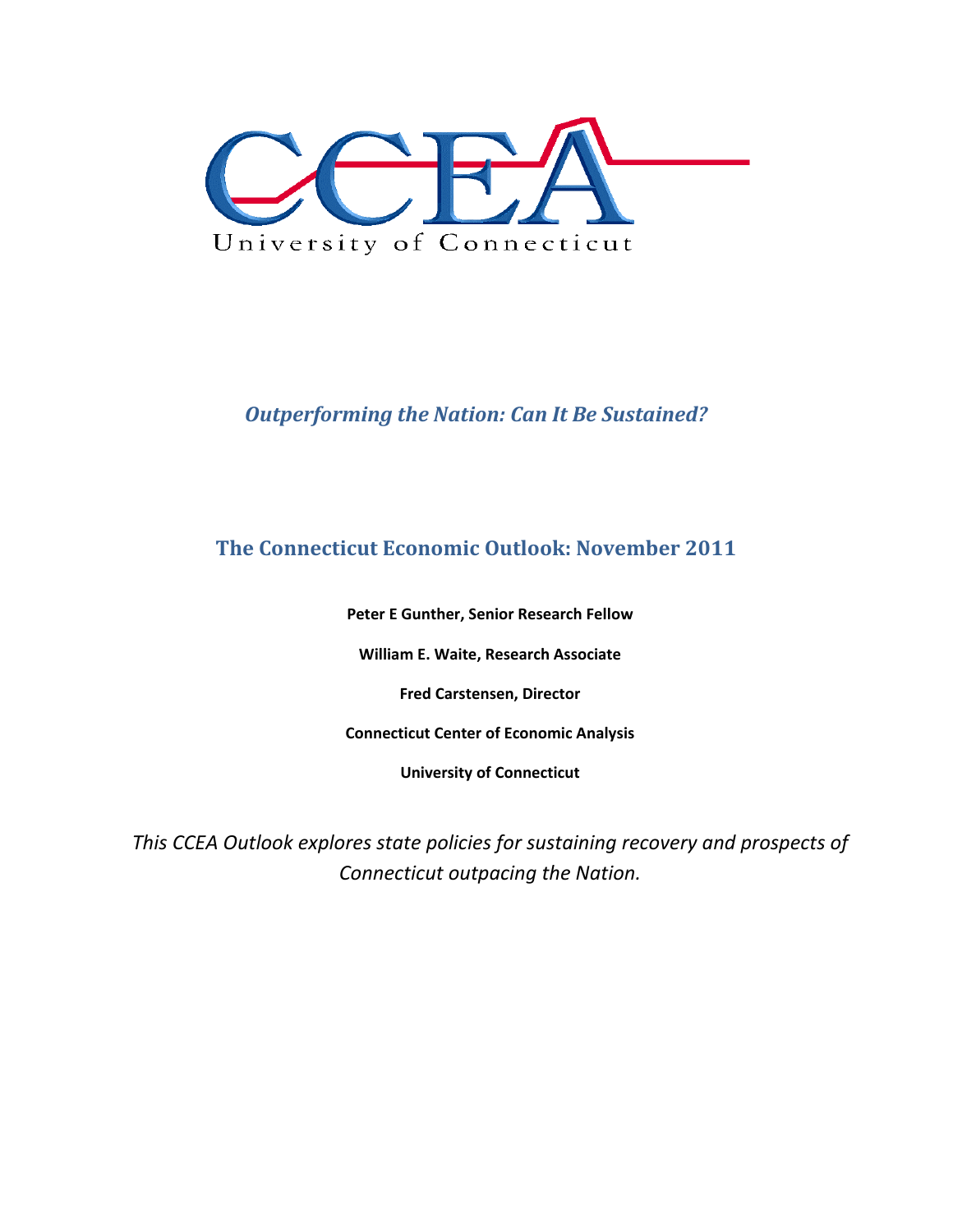## **Executive Summary:**

Preliminary indications are that Connecticut Real Gross Domestic Product (CTRGDP) growth in 2011 is outperforming the national pace. Will Connecticut be able to sustain that superior performance? Universally forecasters have been rushing to downgrade their 2011 projections for the American economy. These revisions bring most in line with CCEA's previous national forecast-- CCEA continues to expect that America's 2011 national growth rate to be 1.85%. Connecticut will enjoy relatively robust growth of 2.64% for 2011, sufficient to raise total Connecticut employment by 6,000 in the fourth quarter of 2011 compared to the last quarter of 2010.

After beating the national rate in 2011, CCEA sees CTRGDP slowing over the next eight quarters, returning to the historical pattern in which the Connecticut growth rate lags America's national rate. In its base case forecast, CCEA anticipates national RGDP growth year‐over‐year (YoY) for 2012 of 2.6%, while Connecticut's YoY growth dwindles to 0.7%. But while CCEA's base case outlook is unduly pessimistic; it does not take into account the economic impact that policy commitments to major infrastructure investments will have.

Despite being in the early stages of construction and recruiting for (1) the emerging biosciences complex, Biosciences Connecticut, (2) other aspects of UConn's School of Medicine and Dentistry expansion, and (3) creation of the Farmington campus of Jackson Laboratories, these projects can boost CTRGDP growth markedly, to 0.9 % in to 2012 and to 1.15% in 2013. These initiatives alone will add another 7,000 direct, indirect, and induced jobs to the already expected job creation of 11,000 over the eight quarters from September, 2011 to September, 2013. Further building on this emerging cluster and the acceleration of other major projects such as the New Britain‐Hartford Busway will generate additional stimulus. In aggregate, north central Connecticut will see major construction projects increasing from \$137.5 million in 2010 to \$232.5 million in 2011. Current commitments reach \$459.4 million in 2012 and then \$1.5 billion in 2013.<sup>1</sup> This CCEA forecast, however, does not include any capital projects beyond the Biosciences complex because the modeling technique already encompasses its own share of major projects. That said, even allowing for some delays in these projects, the *Outlook* may well underestimate the impact of this scale of capital projects.

In addition to the above projects, solid growth of Connecticut Real Personal Incomes (RPI) will help sustain growth over the next year. From 2010Q3 to 2011Q3, Connecticut RPI grew from \$177.8 billion to \$182.9 billion or 2.9%.

Overall, this *Outlook* sees Connecticut enjoying growth well above the national pattern through the end of this year, and the stimulus flowing from just the major biomedical initiatives in Farmington to raise the state's growth rate nearly 30% in 2012 and 15% in 2013 relative to the sluggish growth rate it would otherwise experience. Even more impressive, these initiatives more than double net new job creation over the new two years, compared to the baseline forecast. Clearly, these strategic public investments promise to deliver both strong short-run benefits and create the foundation of sustained long-term growth.

<sup>&</sup>lt;sup>1</sup> http://www.capitalworkforce.org/documents/1109ConstructionReportFinal.pdf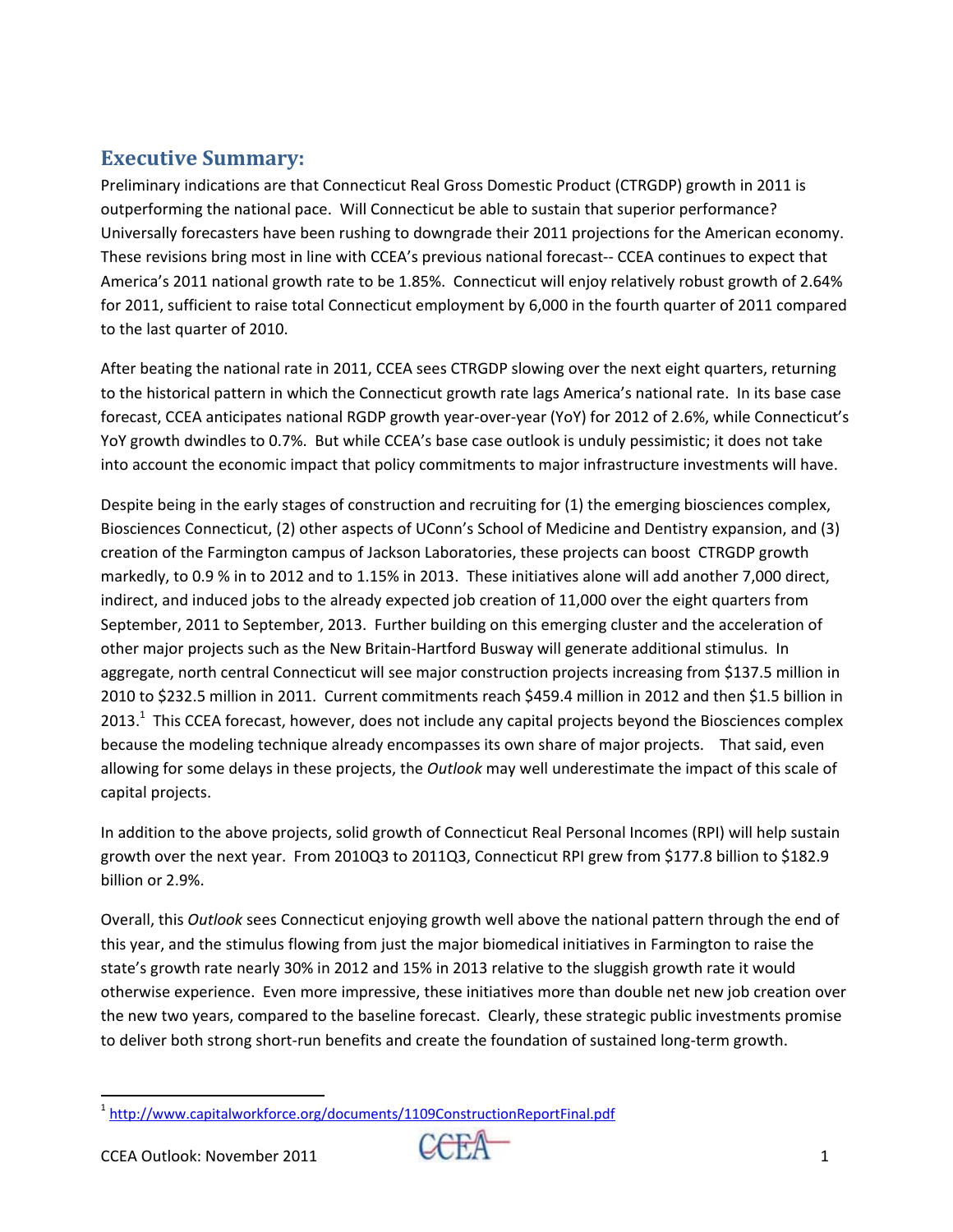# **Introduction**

Downward revisions to U.S. national forecasts stemming from the European monetary crisis, parallel sharp reductions in projected European growth, the strengthening of the dollar against the Euro, weakening the competitiveness of American exports, Washington's political gridlock, and the resulting climate of uncertainty for commercial firms have combined to push leading economic indicators<sup>2</sup> down and cast an air of pessimism over the economy. This *Outlook*, surveying over 80 national forecasts, finds a consensus around the expectations the August Outlook established last quarter. It also reviews some leading indicators as well as the literature on how well these metrics have performed historically. In particular, there is considerable debate about the reliability of consumer sentiment to predict what consumers will do. Although initially only viewed in retrospect, economists' tried and true approach of "revealed preferences" is proving useful. In other words, assessments of consumer behavior should follow the dictum: "Believe what they do, not what they say"!

### **Modest Outlook for the Nation**

CCEA, reviewing forecasts for the U.S. economy, found there is general consensus about performance in 2011. Because the first three‐quarters of 2011 are history, there ought to be no great surprise about that level of agreement. Table 1 shows an emerging consensus among most forecasters that U.S. RGDP will grow about 1.8% in 2011. An apparent outlier is the Regional Seminar on Quantitative Economics (RSQE) at the University of Michigan, which has announced that it will be significantly lowering its 2011 forecast during the time of writing this publication.

| Organization                                           | 2011        | 2012        |
|--------------------------------------------------------|-------------|-------------|
| Connecticut Center for Economic Analysis <sup>1</sup>  | 1.8         | $2.5 - 2.6$ |
| Regional Seminar on Quantitative Research <sup>2</sup> | 2.3         | 2.9         |
| U.S. Federal Reserve Board of Governors <sup>3</sup>   | $1.6 - 1.7$ | $2.5 - 2.9$ |
| Consensus <sup>4</sup>                                 | 1.8         | 2.4         |

| Table 1: Real U.S. National GDP Growth Rates (% Change year on year) |  |  |  |  |  |
|----------------------------------------------------------------------|--|--|--|--|--|
|----------------------------------------------------------------------|--|--|--|--|--|

1) Connecticut Center for Economic Analysis, University of Connecticut, Storrs (Economic Outlook August 2011).

2) Regional Seminar on Quantitative Economics, http://rsqe.econ.lsa.umich.edu/Docs/RSQE-US-ForecastSummary(2011.09).pdf. This forecast has subsequently been adjusted significantly downwards. It will be revised mid‐November and will be updated then.

3) http://www.federalreserve.gov/monetarypolicy/files/fomcprojtabl20111102.pdf. Forecast revised downward from 2.7-2.9 and 3.3‐3.7 for 2011 and 2012, respectively, from June projection. November 2, 2011.

4) Based on over 90 latest versions of forecasts from domestic and foreign financial intermediaries as well as academic sources.

There is clearly less agreement about growth in 2012. Since the end of August, as noted in the above Table, CCEA has lowered its national expectations for 2012 to the 2.5‐2.6% range, remaining just above the consensus forecast but below RSQR and the Federal Reserve.

 $2$  There are ten components in the Conference Board's Leading Economic Indicator (LEI) index. See The Conference Board's website (http://www.conference‐board.org/) for additional information.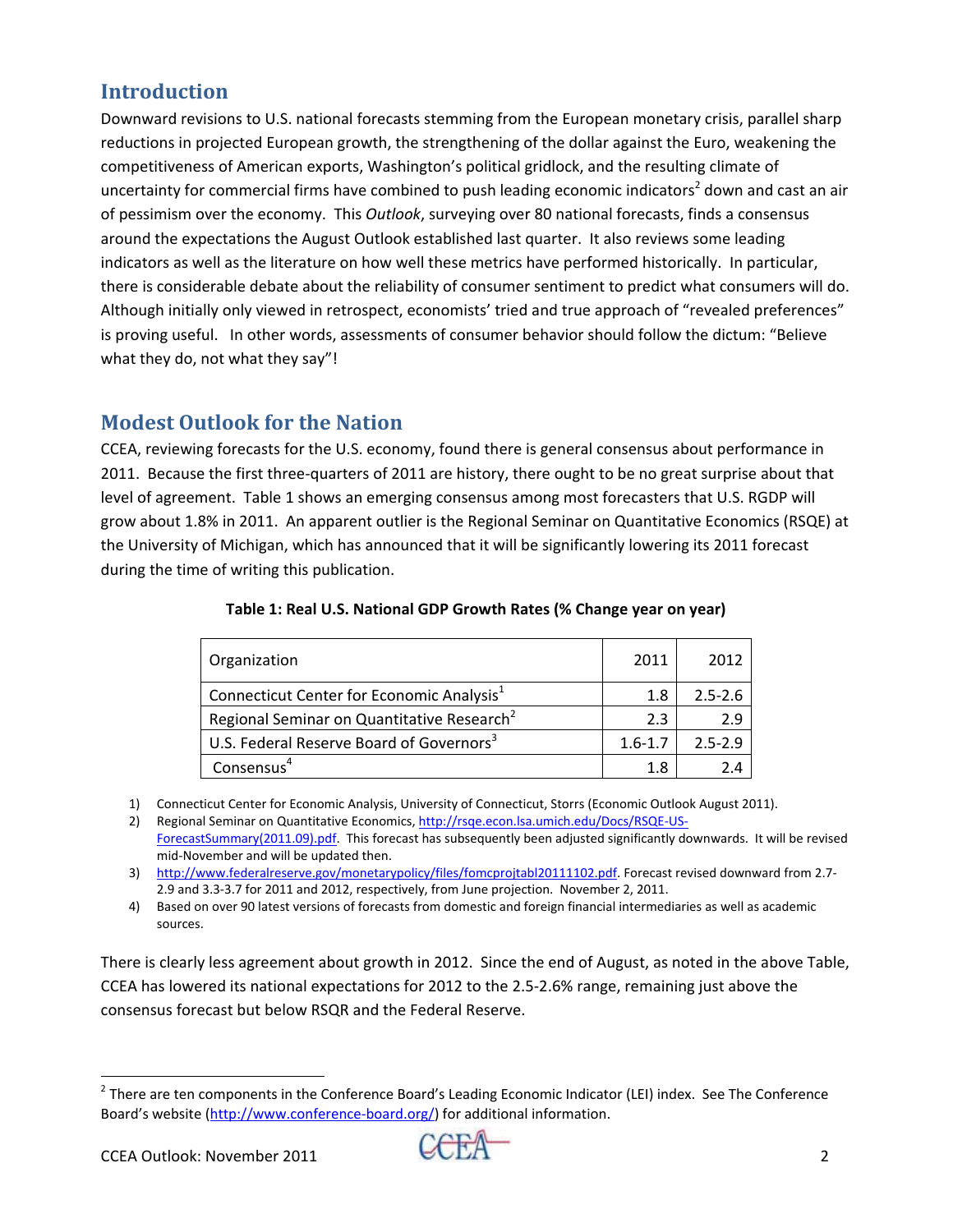Researchers have paid much attention to consumer sentiment because of the heavy importance of consumption in the nation's economy. But of late it seems clear that consumers are not following their own expressed sentiments. Over the last year, even as consumer sentiment turned increasingly pessimistic, consumer action went in the opposite direction, with increasing purchases. Critically, this pattern of divergence between sentiment and actual behavior has increased over time<sup>3</sup>.

Table 2 reveals the percentage change in consumption of every one percent change in consumer sentiment over time. This table provides the correlation indicator for actual consumer behavior against each percentage change in consumer sentiment. The numbers in this table reveal that the percentage change in actual consumption 1978 to 1989 was at or less than 31% of changes in consumer confidence; the relationship then weakened sharply, to less than 6% from 1990 to 2011Q2. Consumer opinions about durable purchases, while more emphatic, have had about 10‐20% of the relationship to actual expenditures that held prior to 1990. This argues strongly against relying on consumer sentiment indicators to anticipate actual purchasing patterns.

|                                           | 1978-1989 | 1990-2011Q2 |
|-------------------------------------------|-----------|-------------|
| Consumer Sentiment University Of Michigan |           |             |
| Total                                     | 0.047     | 0.008       |
| <b>Durables</b>                           | 0.274     | 0.059       |
| Consumer Confidence Conference Board      |           |             |
| Total                                     | 0.040     | 0.004       |
| <b>Durables</b>                           | 0.310     | 0.034       |

**Table 2: Elasticities of Consumption with Respect to Consumer Sentiment and Confidence**

Source: Ross DeVol, "Consumer Sentiment and Spending Watch What I Do, Not What I Say," Milkin Institute, Sept 2011, p. 8.

# **Whither Connecticut?**

#### **Connecticut RGDP**

CCEA estimates that in 2011 Connecticut RGDP growth will outpace that of the nation. CCEA estimates CTRGDP by sector and statewide growth based largely on sector personal income. It also estimates GDP deflators from sector and national movements in consumer price indexes. From these dual projections, CCEA obtains an aggregate estimate of CTRDGP by quarter for 2011. As a check on its analysis, CCEA also estimates state CTRGDP in aggregate based on real personal income. Past experience reveals that the lesser of these two estimating procedures has been the more accurate once the actual performance becomes available. Despite taking the lower of the estimates, CCEA expects CTRGDP to grow at 2.64% in 2011, but then, without taking into account emerging projects such as UConn's Biosciences Center and Jackson Laboratories, to fade to 0.7% and 1.0% in 2012 and 2013.

As Chart 1 indicates, because the estimates do not take major emerging initiatives fully into account, that forecasting approach is downward biased, meaning that these forecasts represent a more negative scenario than the one Connecticut should achieve inclusive of the major projects. As an example of the importance



 <sup>3</sup> Ross DeVol, Consumer Sentiment and Spending Watch What I Do, Not What I Say, Milkin Institute, Sept 2011.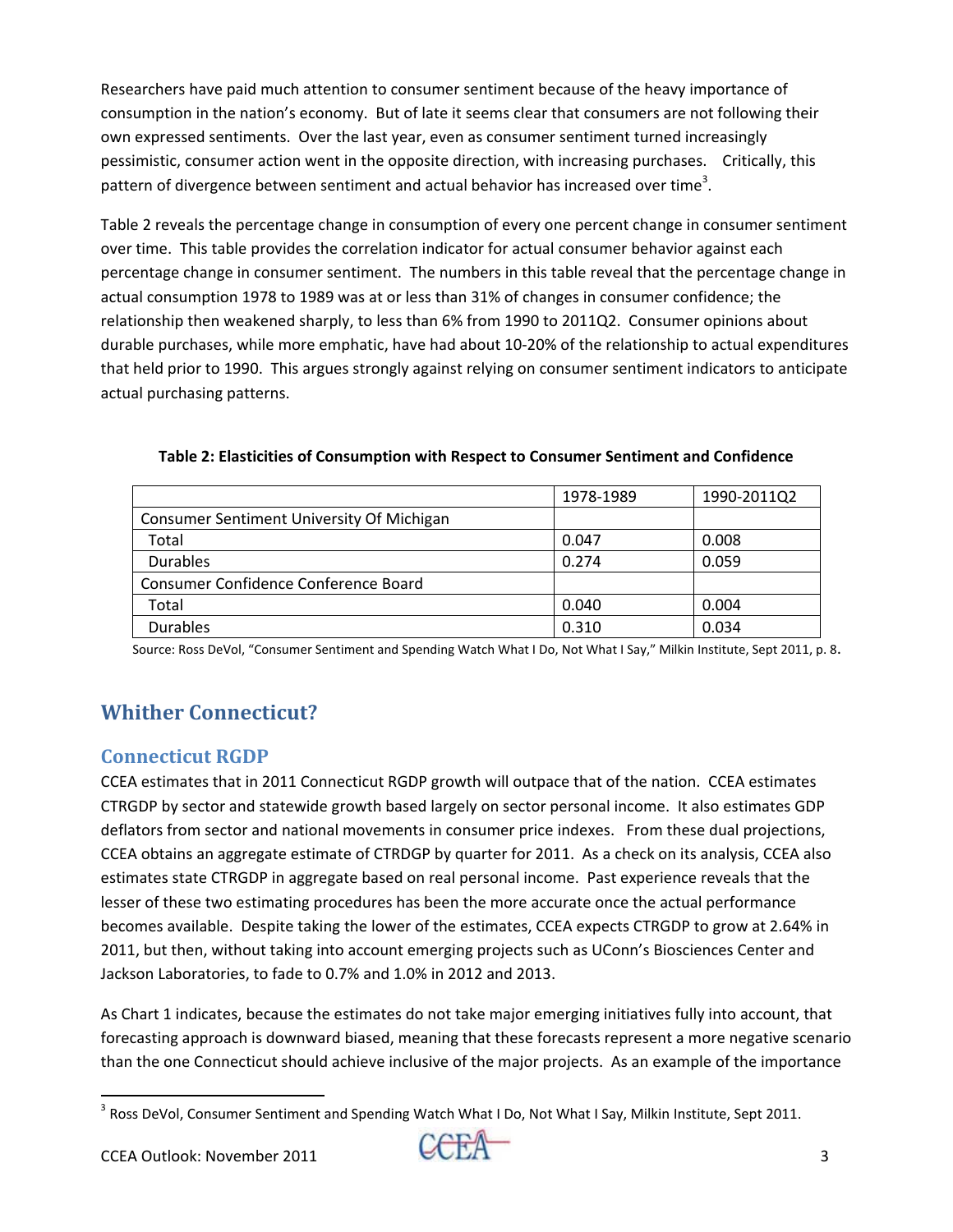of including these projects going forward, the upper (dotted) line of Chart 1 after 2011Q3 includes the early construction and partial staffing of the biosciences complex. It consists of initiatives to expand the UCHC School of Medicine and Dentistry and Jackson Laboratories announced expansion.<sup>4</sup> Just in its initial phases, the biosciences complex will boost CTRGDP growth to 0.9% in to 2012 and to 1.15% in 2013—this is more substantial that meets the eye, as it improves growth nearly 33% in 2012 and 15% in 2013.



**Chart 1: State Output: 2008Q1‐2013Q3, Excluding and Including Early Stages of Bioscience Connecticut**

**Chart 1A: CTRGDP Highlighting the Impact of Bioscience Connecticut Early Stages**



 <sup>4</sup> http://www.jax.org/news/archives/2011/ct‐vote.html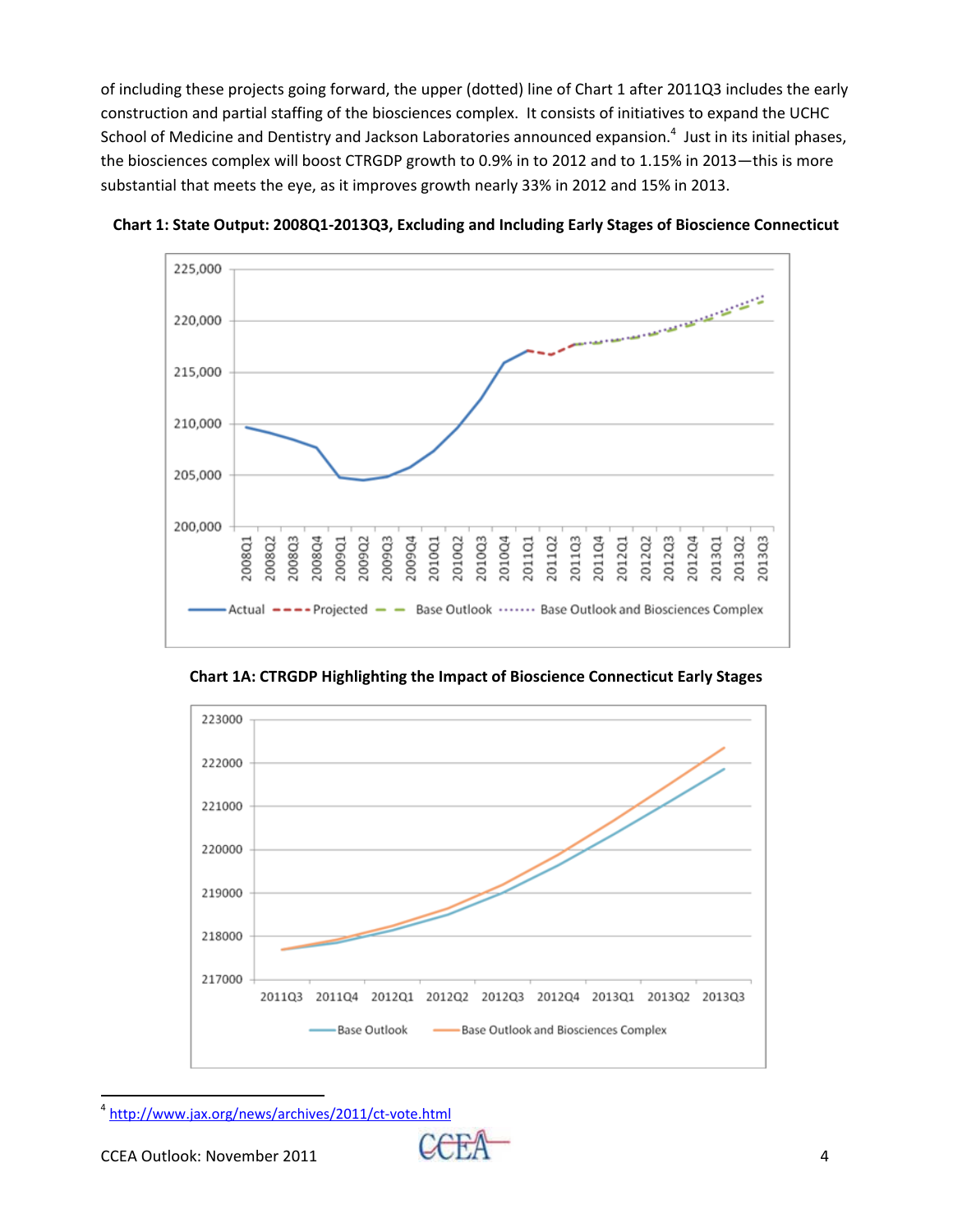To highlight the importance of combined impact of Bioscience Connecticut and Jackson Labs, Chart 1A above reproduces the anticipated growth in state output for the 2011Q3 to 2013Q3 section of Chart 1. These projects raise the rate of growth from 0.7% to 0.9% in 2012—nearly a 30% gain—and from 1.0% to 1.1% in 2013, a 15% gain. They will thus have a visible impact on the state's economic vitality.

#### **Employment**

The expansion of the UCHC School of Medicine and Dentistry, including the Biosciences Center, and the Jackson Laboratory development alone will add another 7,000 direct, indirect, and induced jobs to the already expected job creation of 11,000 in the baseline forecast for 2011Q1 to 2013Q3. Even in its early stages, construction of and hiring for the biosciences complex will add 66% to the jobs that would otherwise have been created during the period. Clearly additional growth in this cluster and other major projects may continue to expand Connecticut's employment. Chart 2 illustrates the differences in the two expansion paths, just for the Biosciences project itself.



**Chart 2: Connecticut Employment 2009Q4‐2013Q3 Excluding/ Including Bioscience Complex Early Stages**

Chart 2A below reproduces just the forecast component of Chart 2 to emphasize the striking impact on employment of the opening stages of development of the bioscience complex in Farmington. These initiatives more than double the rate of job creation the CCEA baseline projection anticipated. This high level of payoff from these strategic public sector investments serves as a powerful reminder of the scale of benefit such government initiatives can deliver when properly designed.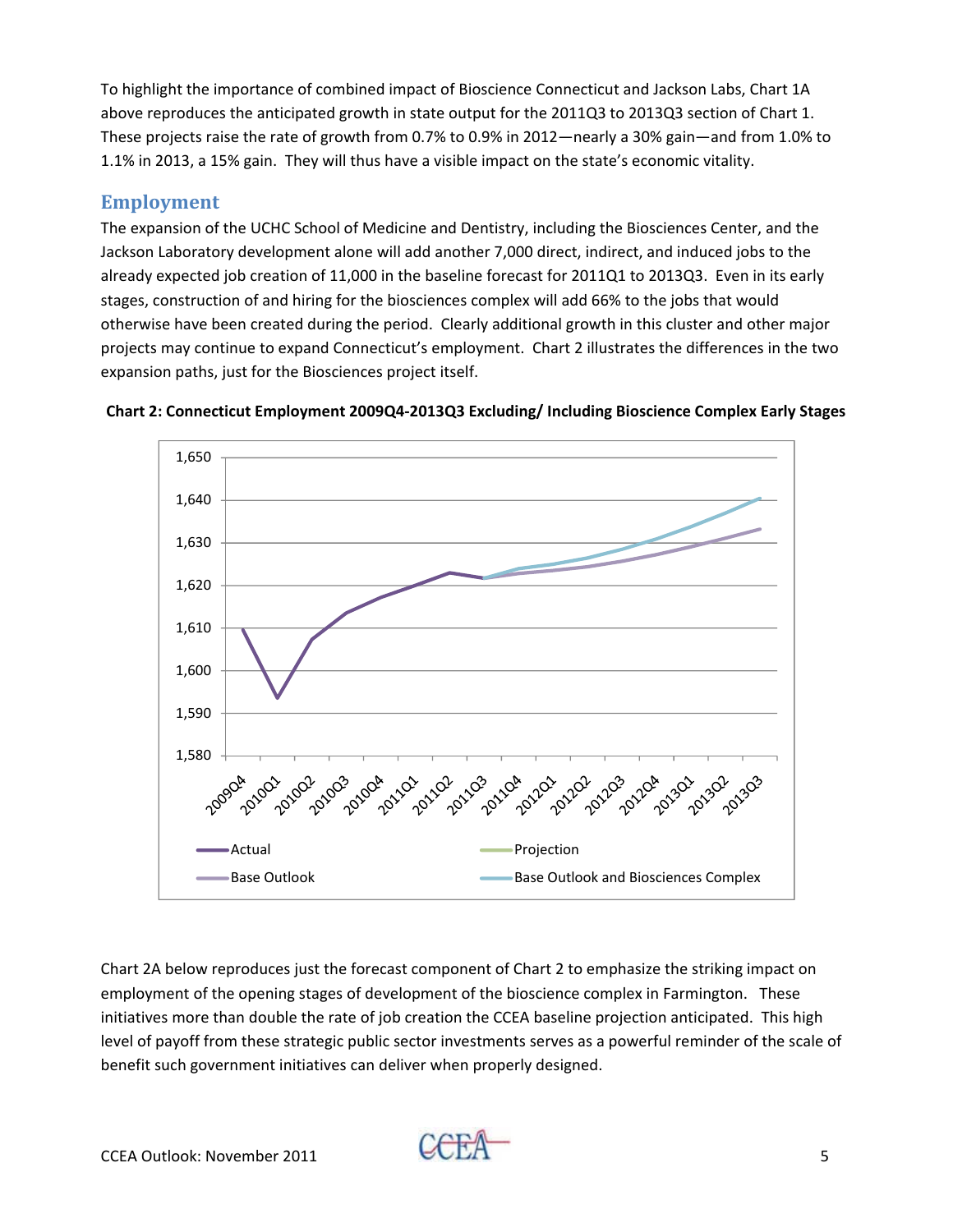

**Chart 2A: Connecticut Employment 2011Q3‐2013Q3: Highlighting the Impact of the Biosciences Complex**

#### **Employment by Sector**

The modest employment forecast is consistent with the real sector rates-of-growth in the base case. Chart 3 illustrates employment estimates for each of the major sectors with government (inclusive of the casinos due to their ownership) treated as the residual. Declining government employment reflects both attrition in civil service positions and education cutbacks, and is consistent with the State's determination to redress its long‐standing budget challenges and the continuing job losses among municipalities. During the past four quarters construction employment has begun to recover. With underlying demand for residential housing beginning to rise, CCEA anticipates an ongoing minor recovery in the construction section over the next eight quarters. It would of course be spurred further by the construction of the biosciences complex.



**Chart 3: Four Quarter Base Case Employment Growth Rates by Sector 2010Q2 to 2013Q2**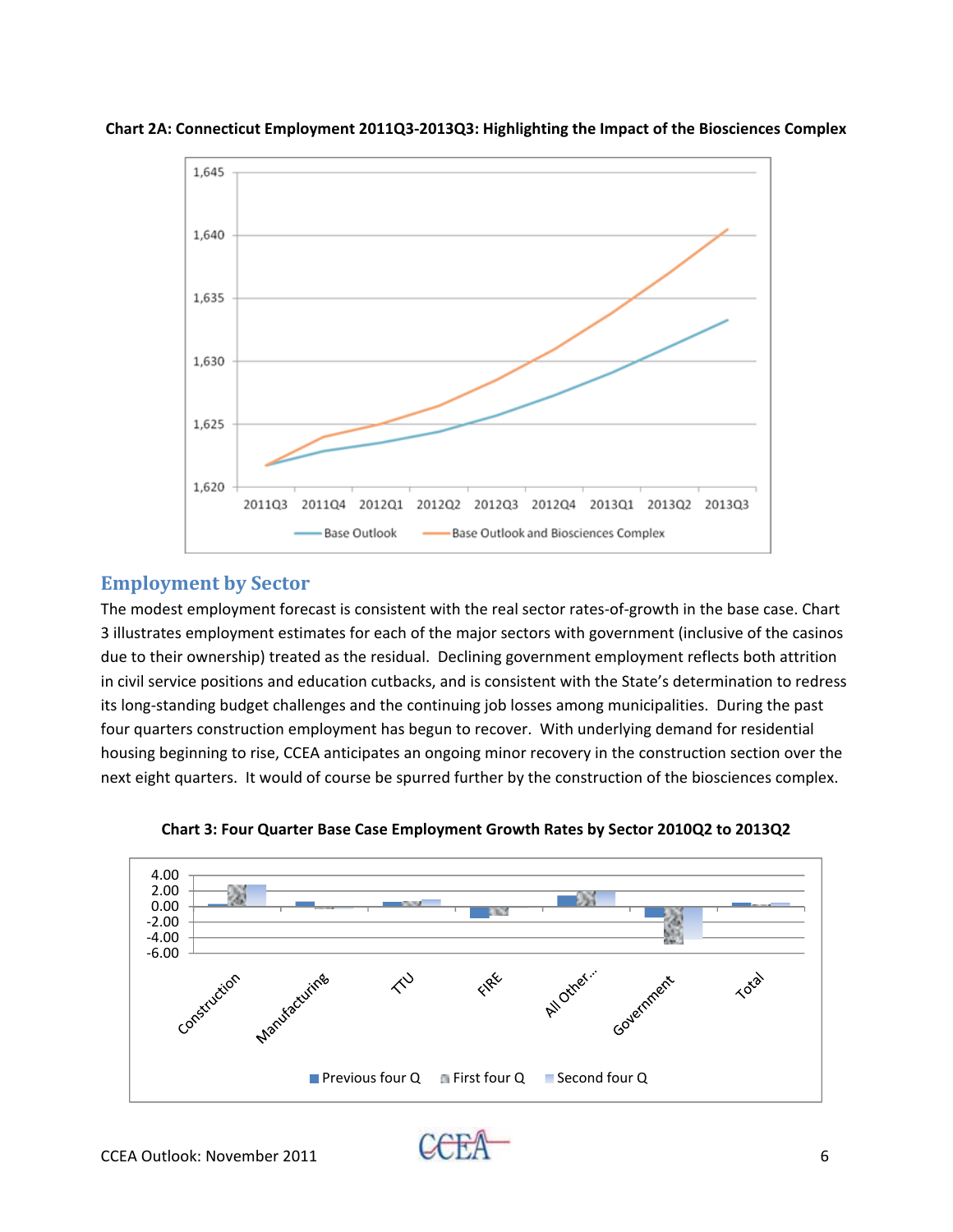Manufacturing employment – after experiencing minor growth over the last four quarters – is not expected to continue to grow as global competition constrains Connecticut export growth in existing markets<sup>5</sup> and accelerates innovation by industry survivors. Overall state employment growth flows mostly from job creation in (1) trade, transportation and utilities (TTU) and (2) other services — defined as services other than finance insurance and real estate (FIRE) and (TTU).

With the biosciences center proceeding, this *Outlook* expects recovery in construction and continued growth in TTU and other services. However, CCEA is less bullish on continued manufacturing growth with some strengthening in the dollar, especially against the Euro (and therefore German competition). While a previous Quarterly documented the decline of the dollar since 2000 relative to most major trading partners, for nearly a year the USD‐EUR has been, and continues to, trade within the \$1.2750‐1.4750 range.<sup>6</sup>

## **Major Connecticut Public Policy Initiatives**

Significant Connecticut government policies have reduced public service benefits while proposing public sector investments. For these reasons, CCEA has adopted a balanced view of public policy initiatives, taking the following into consideration:

- \$1 billion cut in fringe benefits over two years;
- A \$1.7 billion tax increase;
- Construction of the 80% federally funded \$567M<sup>7</sup> New Brittan-Hartford Bus-way during 2011-2013; and
- Initial construction and early hiring resulting from development the Biosciences Connecticut complex and Jackson Laboratories.

In aggregate, these initiatives should deliver a 66% increase over and above the base case in employment growth over the eight quarters. Employment is projected to be 7,000 higher compared to the base‐case forecast, at 1,640,000 by 2013Q3, solidly above 2010 annual employment of 1,608,000.

At least half of the weaker employment totals in the base‐case forecast result from about 21,000 fewer public sector jobs, including employment by Native American tribes, when comparing 2013Q3 to 2011Q3. Fewer job losses either in government or in the Native American casino operations could enhance the employment outlook.

  $^5$  The New York Port Authority indicates that U.S. August exports of \$13.1 billion where well below imports of \$22.9 billion. Further, the gap has been widening with August 2011 compared to August 2010 exports growing at 10.3% and Imports at 18.7%. (NY Port Authority, *Monthly Economic Indicators*, October 2011.<br><sup>6</sup>6 http://www.dailyfx.com/technical analysis.

 $^7$  http://www.ctrapidtransit.com/News\_Resources.htm Of these funds \$487,734,000 remain to be expended after April 4, 2011. http://www.ctrapidtransit.com/Web\_Briefing\_April-4-2011.pdf. Completion is expected by late 2013. http://www.ctrapidtransit.com/May\_2009\_Open\_House\_Summary.pdf.